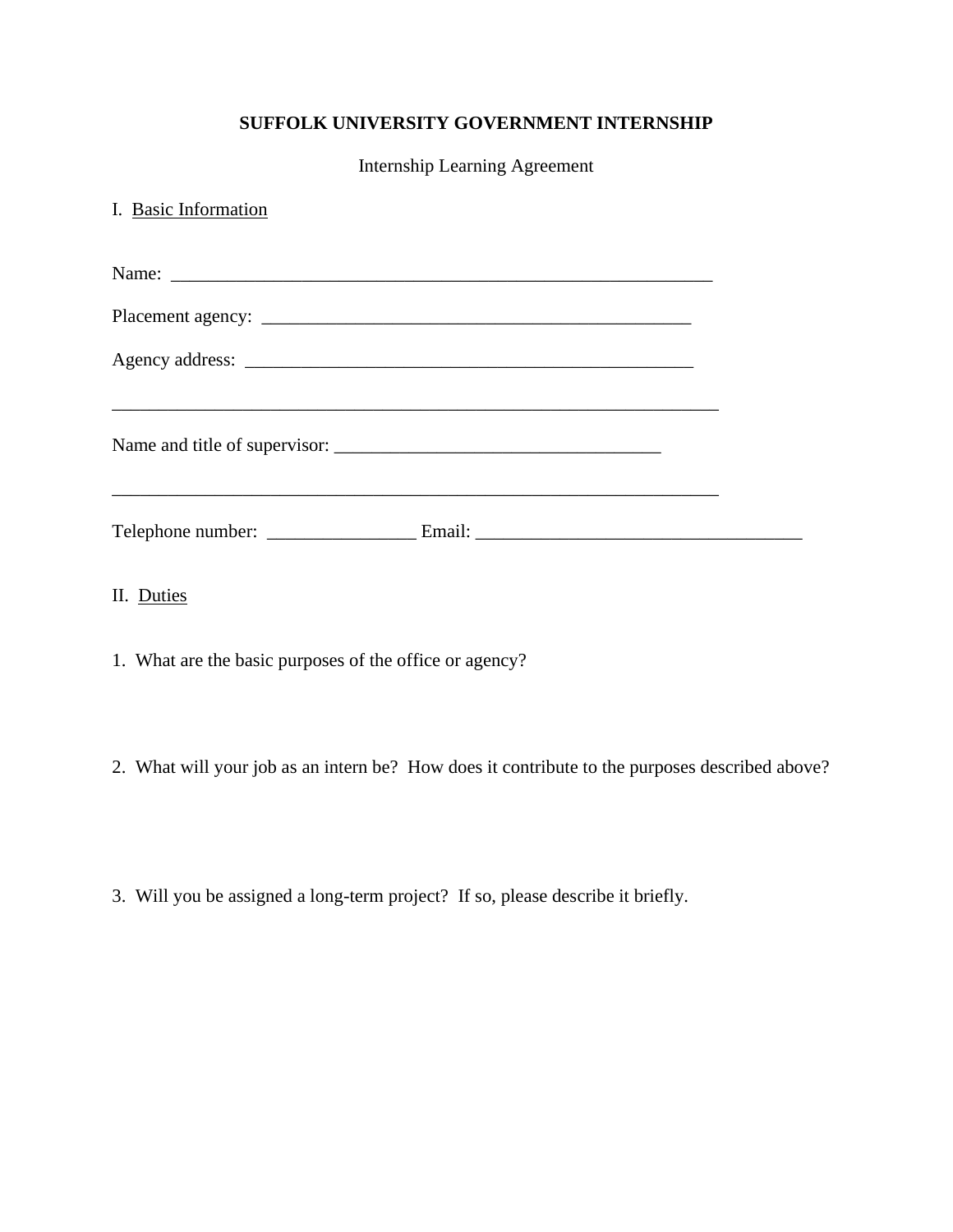III. Learning goals

1. What special skills do you have which will be useful in doing your job?

2. What skills do you hope to acquire or improve during the course of your internship?

3. What past experiences--work, courses taken, reading, or anything else--have prepared you for this job?

4. What factual knowledge do you expect to gain during your internship?

5. What ethical or moral values are relevant to the work you will be doing as an intern, either positively (values you are expected to observe) or negatively (things which are considered improper)?

6. Are there any ethical issues about which you hope to clarify your own thinking during the course of your internship?